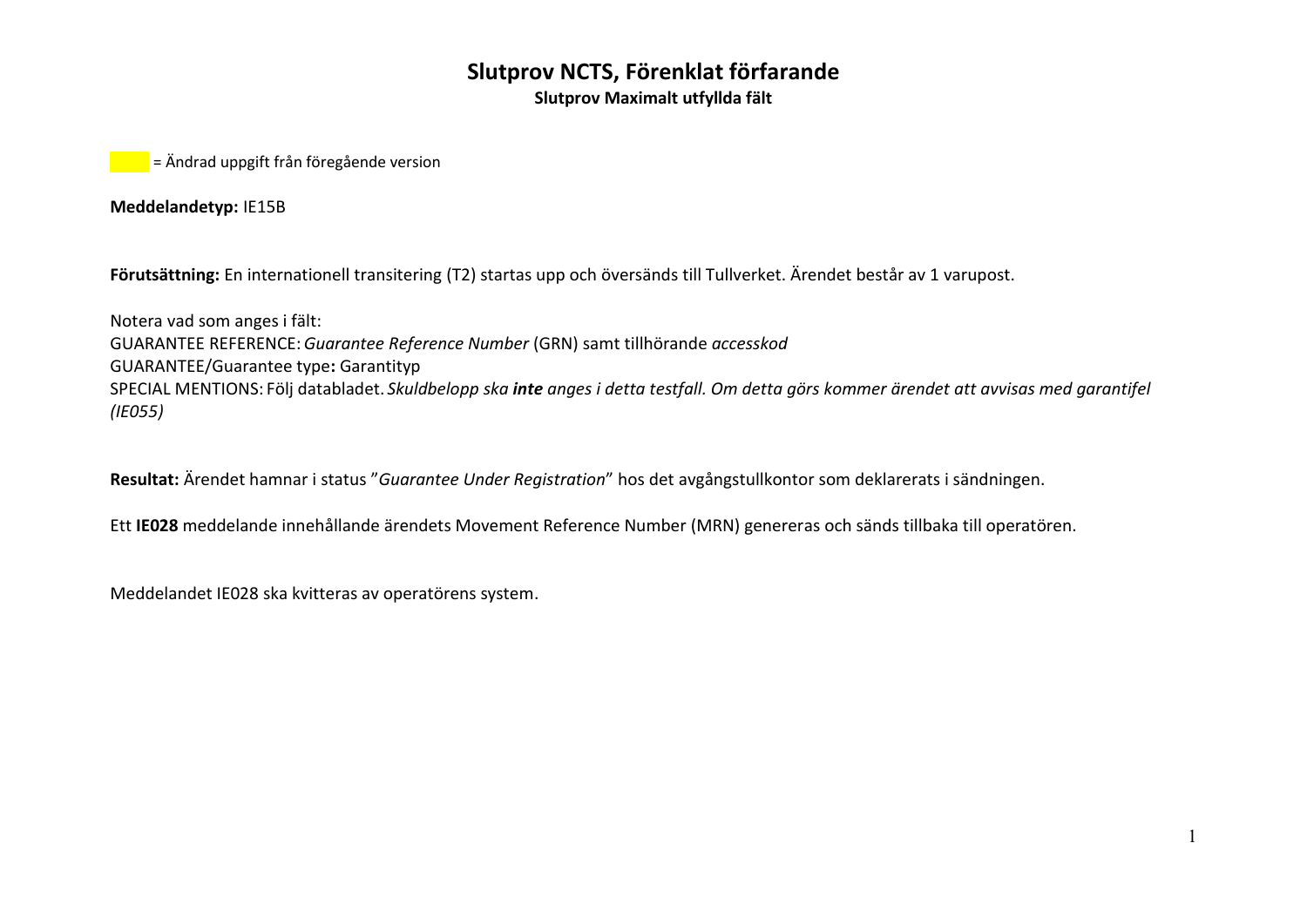**Slutprov Maximalt utfyllda fält**

#### **Meddelandetyp:** IE15B

#### **Datagrupper**

| <b>MESSAGE</b>                            | 1x   | R        |                   |
|-------------------------------------------|------|----------|-------------------|
| ---HEADER                                 | 1x   | R        |                   |
| --- (PRINCIPAL) TRADER                    | 1x   | R        |                   |
| --- (CONSIGNOR) TRADER                    | 1x   | O        | R010              |
| --- (CONSIGNEE) TRADER                    | 1x   | D        | C001              |
|                                           |      |          | R011              |
| --- (AUTHORISED CONSIGNEE) TRADER         | 1x   | O        | R015              |
| --- (DEPARTURE) CUSTOMS OFFICE            | 1x   | R        |                   |
| --- (TRANSIT) CUSTOMS OFFICE              | 9x   | D        | C <sub>0</sub> 30 |
|                                           |      |          | R902              |
| --- (DESTINATION) CUSTOMS OFFICE          | 1x   | R        |                   |
| ---CONTROL RESULT                         | 1x   | O        | R <sub>160</sub>  |
| --- REPRESENTATIVE                        | 1x   | O        |                   |
| ---SEALS INFO                             | 1x   | O        | R165              |
| ------SEALS ID                            | 99x  | R        |                   |
| --- GUARANTEE                             | 9x   | R        |                   |
| ------ GUARANTEE REFERENCE                | 99x  | D        | C085              |
| --------- VALIDITY LIMITATION EC          | 1x   | $\Omega$ |                   |
| --------- VALIDITY LIMITATION NON EC      | 99x  | O        |                   |
| --- GOODS ITEM                            | 999x | R        |                   |
| ------ PREVIOUS ADMINISTRATIVE REFERENCES | 9x   | D        | C <sub>0</sub> 35 |
| ------ PRODUCED DOCUMENTS/CERTIFICATES    | 99x  | D        | C547              |
|                                           |      |          | C903              |
| ------SPECIAL MENTIONS                    | 99x  | O        | R027              |
| ------(CONSIGNOR) TRADER                  | 1x   | O        | R010              |
| ------(CONSIGNEE) TRADER                  | 1x   | D        | C002              |
|                                           |      |          | R011              |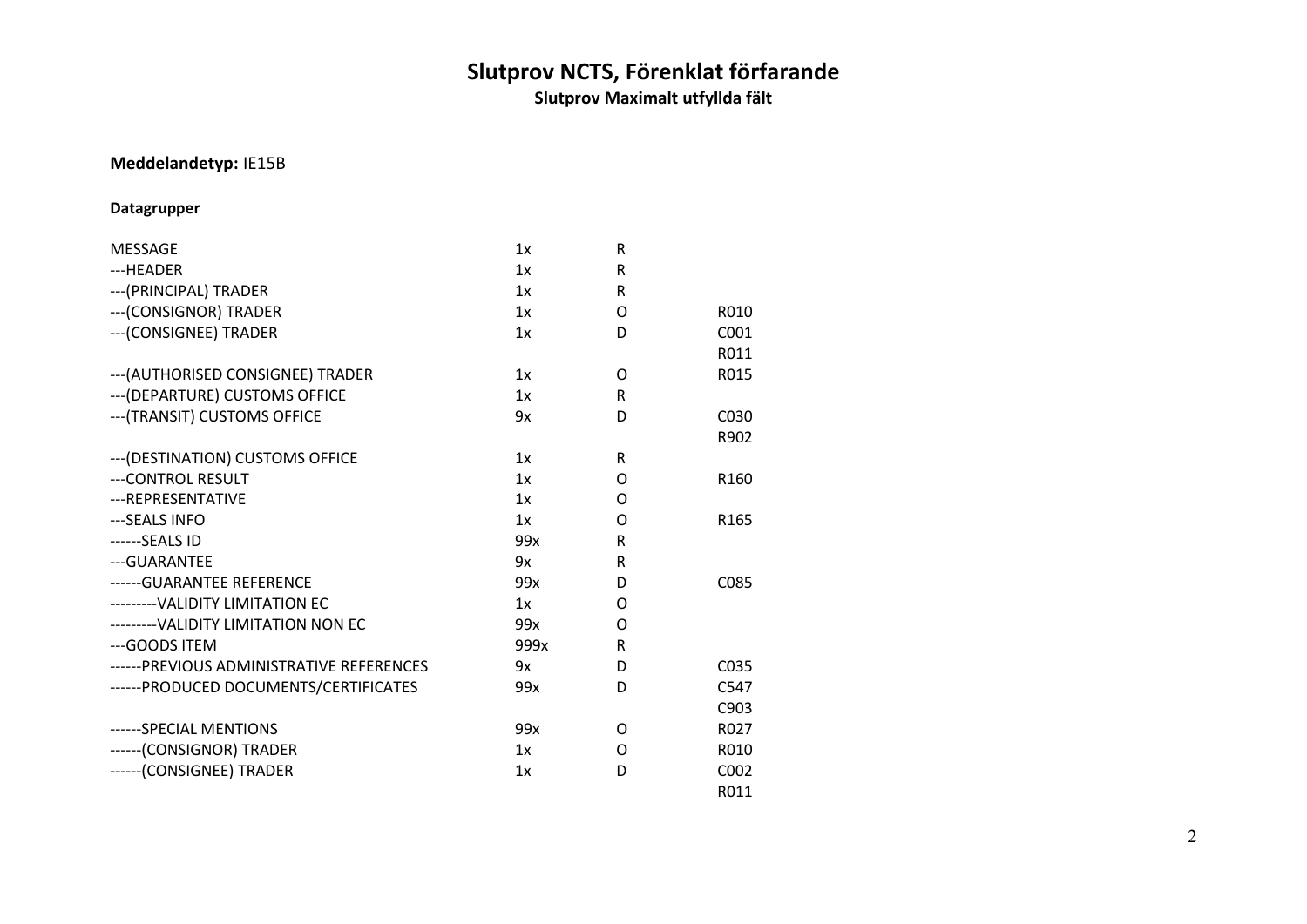| ------CONTAINERS                            |        | 99x | D                | C055                        |
|---------------------------------------------|--------|-----|------------------|-----------------------------|
| ------PACKAGES                              |        | 99x | ${\sf R}$        |                             |
| ------SGI CODES                             |        | 9x  | $\mathsf{O}$     | R155                        |
| <b>Dataelement</b>                          |        |     |                  |                             |
| ---HEADER                                   |        |     |                  |                             |
| Reference number                            | R an22 |     |                  | Genereras av företag        |
| Type of declaration                         | R an9  | 31  | R909             | T <sub>2</sub>              |
|                                             |        |     | R911             |                             |
| Country of destination code                 | Da2    | 8   | C140             | <b>NO</b>                   |
| Agreed location of goods, code              | D an17 |     |                  | C100                        |
|                                             |        |     | R041             |                             |
| Agreed location of goods                    | D an35 |     | C100             |                             |
|                                             |        |     | R041             |                             |
| Agreed location of goods LNG                | Oa2    | 12  | TR0099           |                             |
| Authorised location of goods, code          | D an17 |     | C100             | <b>AZX</b>                  |
|                                             |        |     | R041             |                             |
| Place of loading, code                      | D an17 |     | C191             |                             |
| Country of dispatch/export code             | Da2    | 8   | C135             | <b>SE</b>                   |
| Customs sub place                           | D an17 |     | C100             |                             |
|                                             |        |     | R041             |                             |
| Inland transport mode                       | O n.2  | 18  |                  | 30                          |
| Transport mode at border                    | D n.2  | 18  | C599             | 30                          |
| Identity of means of                        |        |     |                  |                             |
| transport at departure (exp/trans)          | D an27 |     | TR0035<br>TR9090 | Transportm.Identitet.654321 |
| Identity of means of transport at departure |        |     |                  |                             |
| LNG                                         | Oa2    | 12  | TR0099           |                             |
| Nationality of means of                     |        |     |                  |                             |
| transport at departure                      | Da2    | 8   | <b>TR0035</b>    | <b>SE</b>                   |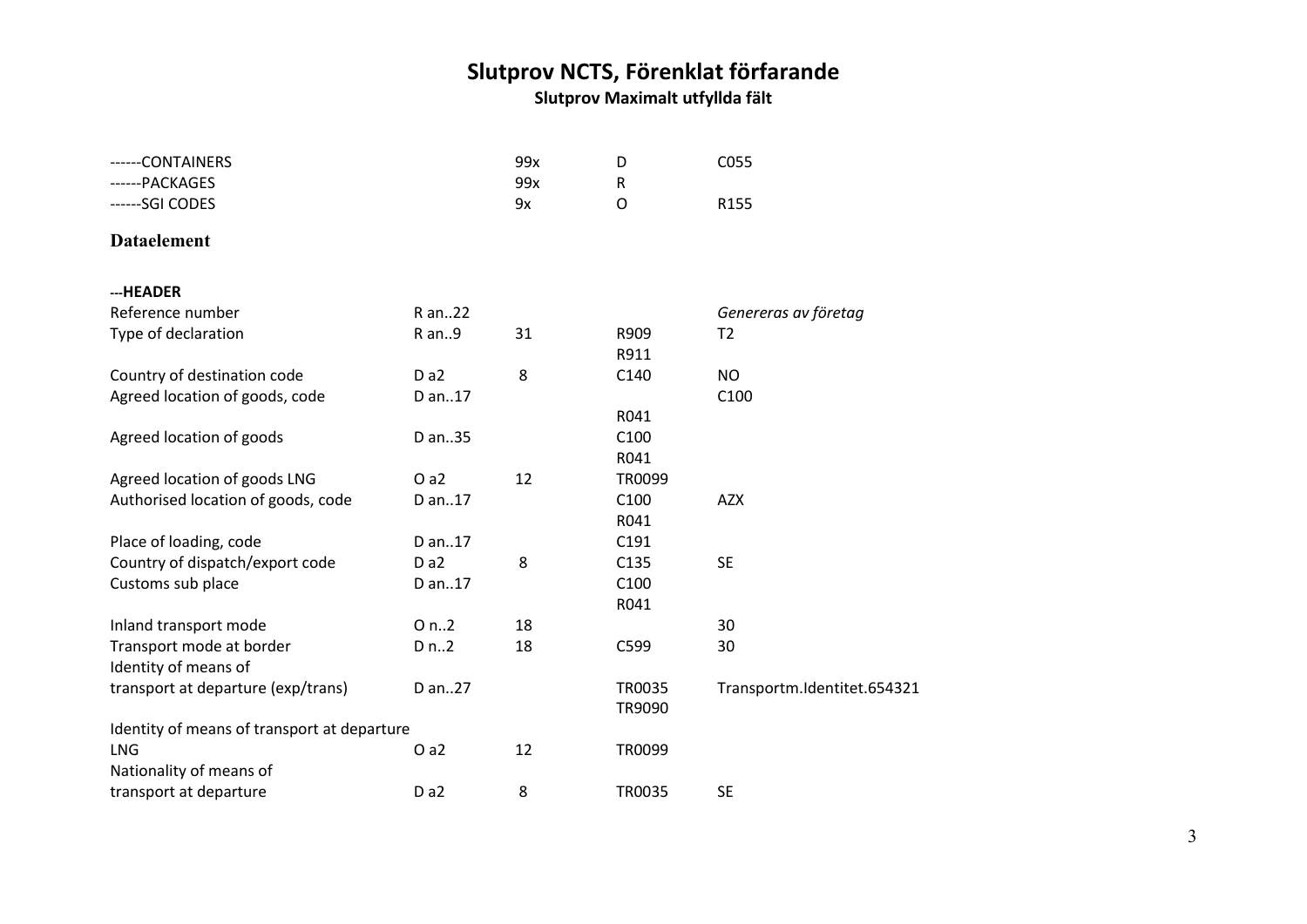### **Slutprov NCTS, Förenklat förfarande Slutprov Maximalt utfyllda fält**

|                                        |                  | 8  | TR9095 |                                     |
|----------------------------------------|------------------|----|--------|-------------------------------------|
| Identity of means of                   |                  |    |        |                                     |
| transport crossing border              | D an27           |    | C011   | Transportm.Identitet.654321         |
| Identity of means of                   |                  |    |        |                                     |
| transport crossing border LNG          | O a2             |    | 12     | TR0099                              |
| Nationality of means of                |                  |    |        |                                     |
| transport crossing border              | D <sub>a</sub> 2 | 8  | C010   | <b>SE</b>                           |
|                                        |                  | 8  | R036   |                                     |
| Type of means of                       |                  |    |        |                                     |
| transport crossing border              | O n.2            |    |        |                                     |
| Containerised indicator                | Rn1              | 27 | R230   | 1                                   |
| Dialog language indicator at departure | O a2             | 12 | R100   |                                     |
| NCTS accompanying document             |                  |    |        |                                     |
| language code                          | Ra2              | 12 |        | <b>SV</b>                           |
| Total number of items                  | R n5             |    |        | $\mathbf{1}$                        |
| Total number of packages               | O n7             |    |        | 99999                               |
| Total gross mass                       | R n11,3          |    |        | 9999999.999                         |
| Declaration date                       | R <sub>n8</sub>  |    |        | YYYYMMDD (Dagens datum)             |
| Declaration place                      | R an35           |    |        | Ortsnamn.45632109876543210987654321 |
| Declaration place LNG                  | O a2             | 12 | TR0099 |                                     |
| --- (PRINCIPAL) TRADER                 |                  |    |        |                                     |
| Name                                   | D an35           |    | C050   | Namn.098765432109876543210987654321 |
| Street and number                      | D an35           |    | C050   | Gata.098765432109876543210987654321 |
| Postal code                            | D an9            |    | C050   | Postnr.21                           |
| City                                   | D an35           |    | C050   | Stad.098765432109876543210987654321 |
| Country code                           | D a <sub>2</sub> | 8  | C050   | <b>SE</b>                           |
| <b>NAD LNG</b>                         | Oa2              | 12 | TR0099 |                                     |
| <b>TIN</b>                             | D an17           |    | C111   | SE5562318963                        |
|                                        |                  |    | C236   |                                     |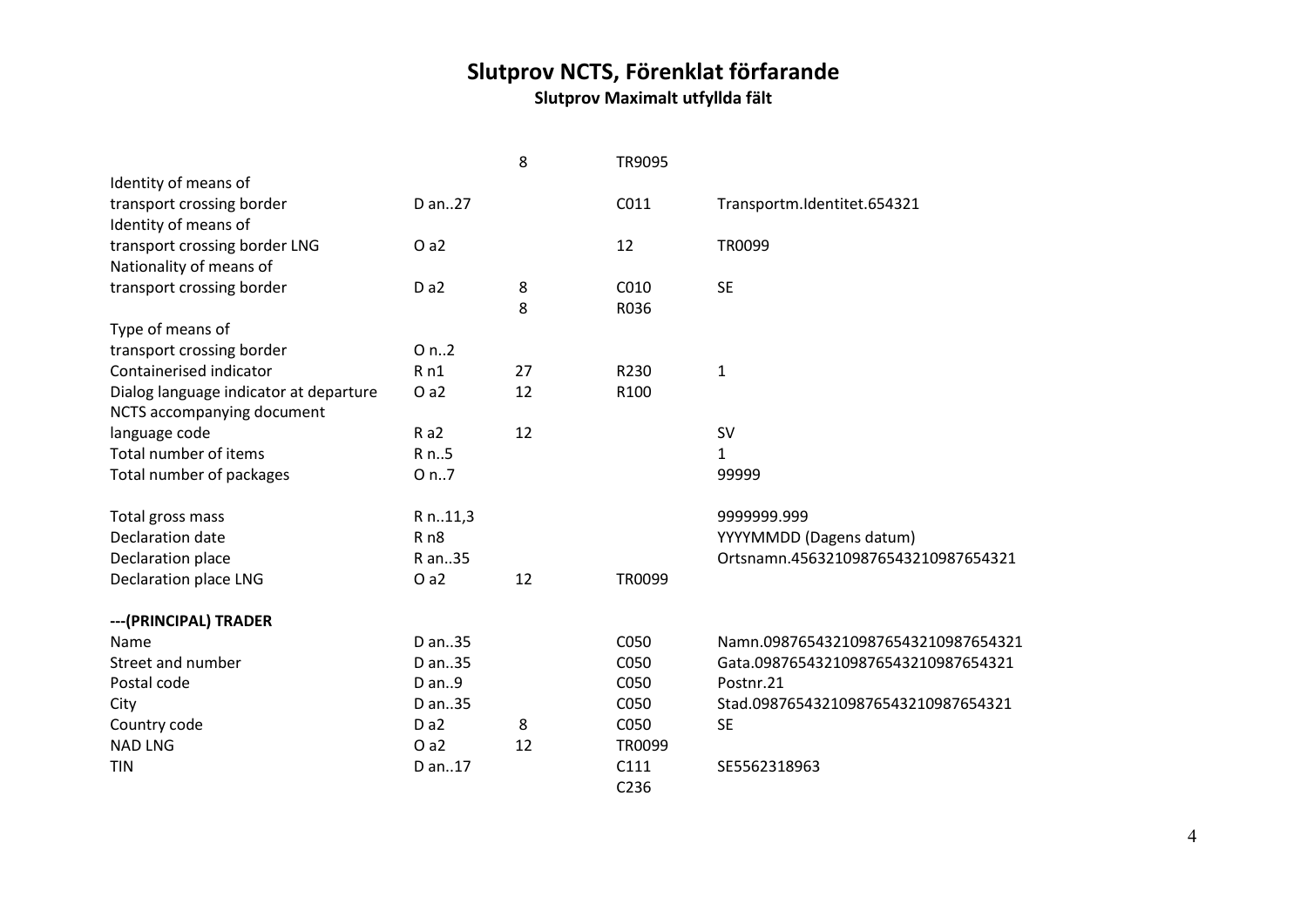| ---(CONSIGNOR) TRADER |            |    |        |                                     |
|-----------------------|------------|----|--------|-------------------------------------|
| Name                  | R an35     |    |        | Namn.098765432109876543210987654321 |
| Street and number     | R an35     |    |        | Gata.098765432109876543210987654321 |
| Postal code           | $R$ an $9$ |    |        | Postnr.21                           |
| City                  | R an35     |    |        | Stad.098765432109876543210987654321 |
| Country code          | Ra2        | 8  |        | SE                                  |
| <b>NAD LNG</b>        | O a2       | 12 | TR0099 |                                     |
| <b>TIN</b>            | O an17     |    |        |                                     |
|                       |            |    |        |                                     |

| --- (CONSIGNEE) TRADER                          |                   |    |        |                                     |
|-------------------------------------------------|-------------------|----|--------|-------------------------------------|
| Name                                            | R an35            |    |        | Namn.098765432109876543210987654321 |
| Street and number                               | R an35            |    |        | Gata.098765432109876543210987654321 |
| Postal code                                     | R an9             |    |        | Postnr.21                           |
| City                                            | R an35            |    |        | Stad.098765432109876543210987654321 |
| Country code                                    | Ra2               | 8  |        | <b>SE</b>                           |
| <b>NAD LNG</b>                                  | O a2              | 12 | TR0099 |                                     |
| TIN                                             | O an17            |    |        |                                     |
| --- (AUTHORISED CONSIGNEE) TRADER<br><b>TIN</b> | R an17            |    |        |                                     |
| --- (DEPARTURE) CUSTOMS OFFICE                  |                   |    |        |                                     |
| Reference number                                | R an <sub>8</sub> |    | R901   | SE603342                            |
| --- (TRANSIT) CUSTOMS OFFICE                    |                   |    |        |                                     |
| Reference number                                | R an <sub>8</sub> |    | R906   | NO371001                            |
|                                                 |                   |    | R907   |                                     |
|                                                 |                   |    | R908   |                                     |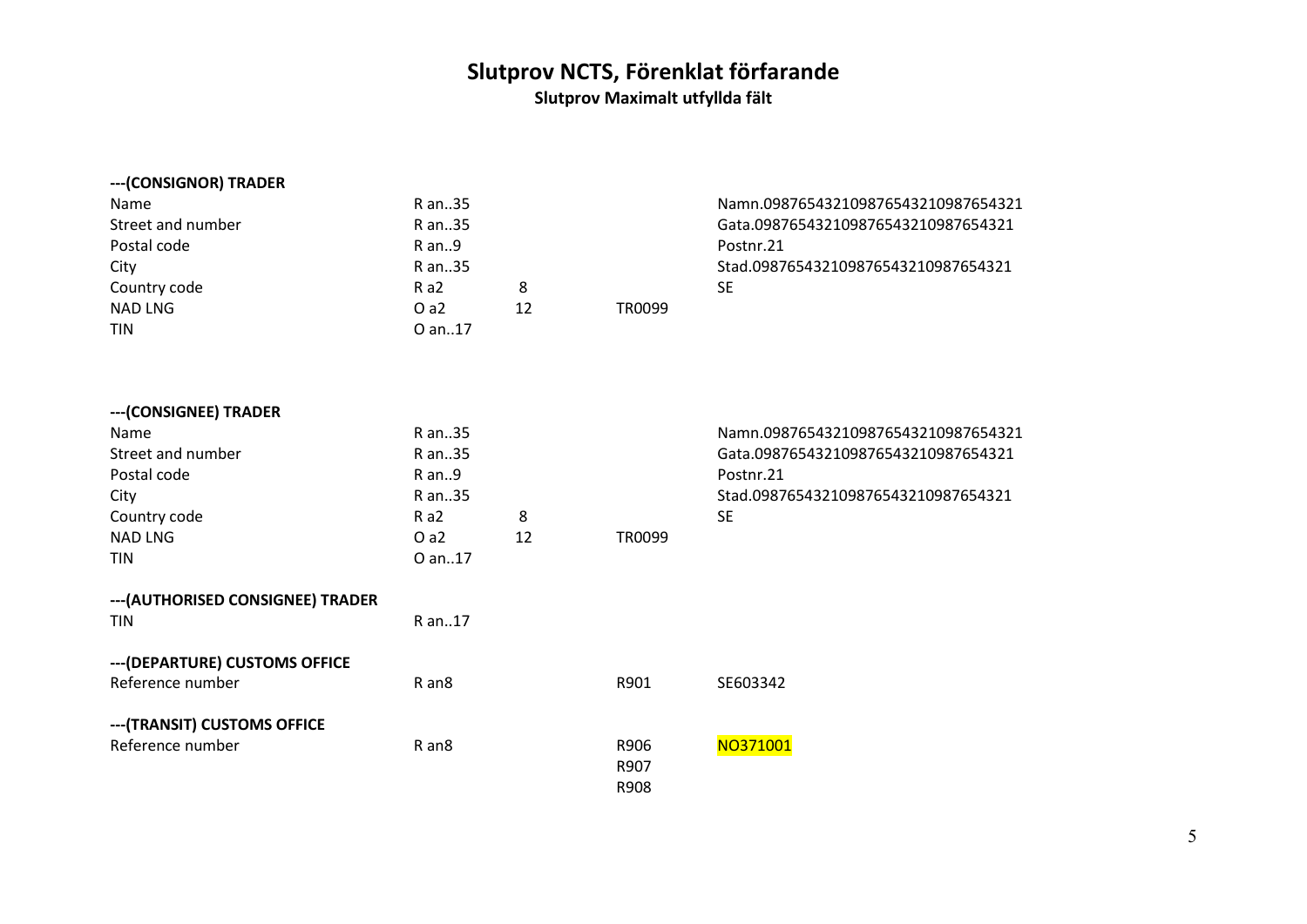|                                  |                   |    | R910   |                                      |
|----------------------------------|-------------------|----|--------|--------------------------------------|
| --- (DESTINATION) CUSTOMS OFFICE |                   |    |        |                                      |
| Reference number                 | R an <sub>8</sub> |    | R901   | NO351001                             |
|                                  |                   |    | R904   |                                      |
|                                  |                   |    | R905   |                                      |
| --- CONTROL RESULT               |                   |    |        |                                      |
| Control result code              | R an2             | 47 | R903   | A <sub>3</sub>                       |
| Date limit                       | R <sub>n8</sub>   |    |        | YYYYMMDD<br>(Dagens datum + 8 dagar) |
| --- REPRESENTATIVE               |                   |    |        |                                      |
| Name                             | R an35            |    |        |                                      |
| Representative capacity          | O a.35            |    |        |                                      |
| Representative capacity LNG      | Oa2               | 12 | TR0099 |                                      |
|                                  |                   |    |        |                                      |
| ---SEALS INFO                    |                   |    |        |                                      |
| Seals number                     | R n4              |    |        | 4321                                 |
| ------SEALS ID                   |                   |    |        |                                      |
| Seals identity                   | R an20            |    |        | Plomb.43210987654321                 |
| Seals identity LNG               | Oa2               | 12 | TR0099 |                                      |
| --- GUARANTEE                    |                   |    |        |                                      |
| Guarantee type                   | R an1             | 51 | C900   | $\overline{4}$                       |
|                                  |                   |    |        |                                      |
| ------ GUARANTEE REFERENCE       |                   |    |        |                                      |
| Guarantee reference number (GRN) | D an24            |    | C125   | 06SE00005000000R7A654321             |
|                                  |                   |    | TR0301 |                                      |
| Other guarantee reference        | D an35            |    | C130   |                                      |
|                                  |                   |    | R900   |                                      |
| Access code                      | D an4             |    | C086   | 4321                                 |
|                                  |                   |    |        |                                      |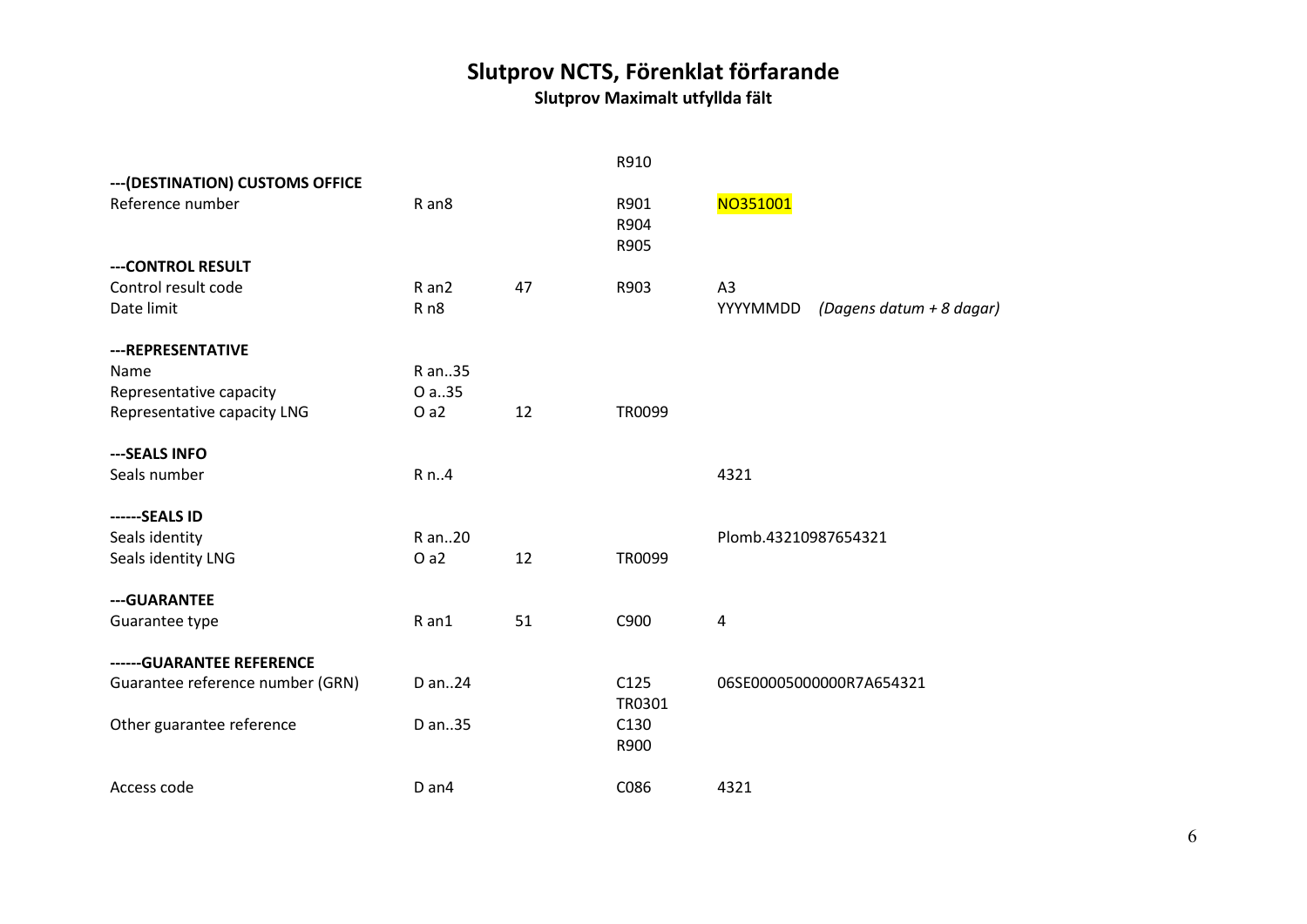| --------- VALIDITY LIMITATION EC<br>Not valid for EC                            | Rn1              | 27 | R230                 |                                                                                                                                                                                                                                                                                                                      |
|---------------------------------------------------------------------------------|------------------|----|----------------------|----------------------------------------------------------------------------------------------------------------------------------------------------------------------------------------------------------------------------------------------------------------------------------------------------------------------|
| --------- VALIDITY LIMITATION NON EC<br>Not valid for other contracting parties | Ra2              | 71 | R231                 | <b>CH</b>                                                                                                                                                                                                                                                                                                            |
| --- GOODS ITEM                                                                  |                  |    |                      |                                                                                                                                                                                                                                                                                                                      |
| Item number                                                                     | R n5             |    | R005<br>R007         | $\mathbf{1}$                                                                                                                                                                                                                                                                                                         |
| Commodity code                                                                  | D an22           |    | C015<br>R060<br>R470 | 220890                                                                                                                                                                                                                                                                                                               |
| Type of declaration                                                             | D an9            | 31 | C045                 |                                                                                                                                                                                                                                                                                                                      |
| Goods description                                                               | R an280          |    |                      | Vp1.Varubeskrivning.Rad 1.432109876543210987654321<br>09876543210987654321<br>Vp1.Varubeskrivning.Rad 2.432109876543210987654321<br>09876543210987654321<br>Vp1.Varubeskrivning.Rad_3.432109876543210987654321<br>09876543210987654321<br>Vp1.Varubeskrivning.Rad_4.432109876543210987654321<br>09876543210987654321 |
| Goods description LNG                                                           | Oa2              | 12 | TR0099               |                                                                                                                                                                                                                                                                                                                      |
| Gross mass                                                                      | O n.11,3         |    | R700                 | 9999999.999                                                                                                                                                                                                                                                                                                          |
| Net mass                                                                        | O n.11,3         |    |                      | 9999999.999                                                                                                                                                                                                                                                                                                          |
| Country of dispatch/export code                                                 | Da2              | 8  | C135                 |                                                                                                                                                                                                                                                                                                                      |
| Country of destination code                                                     | D <sub>a</sub> 2 | 8  | C140                 |                                                                                                                                                                                                                                                                                                                      |
| ------PREVIOUS ADMINISTRATIVE REFERENCES                                        |                  |    |                      |                                                                                                                                                                                                                                                                                                                      |
| Previous document type                                                          | $R$ an $6$       | 14 | R020                 | T <sub>2</sub> ATA                                                                                                                                                                                                                                                                                                   |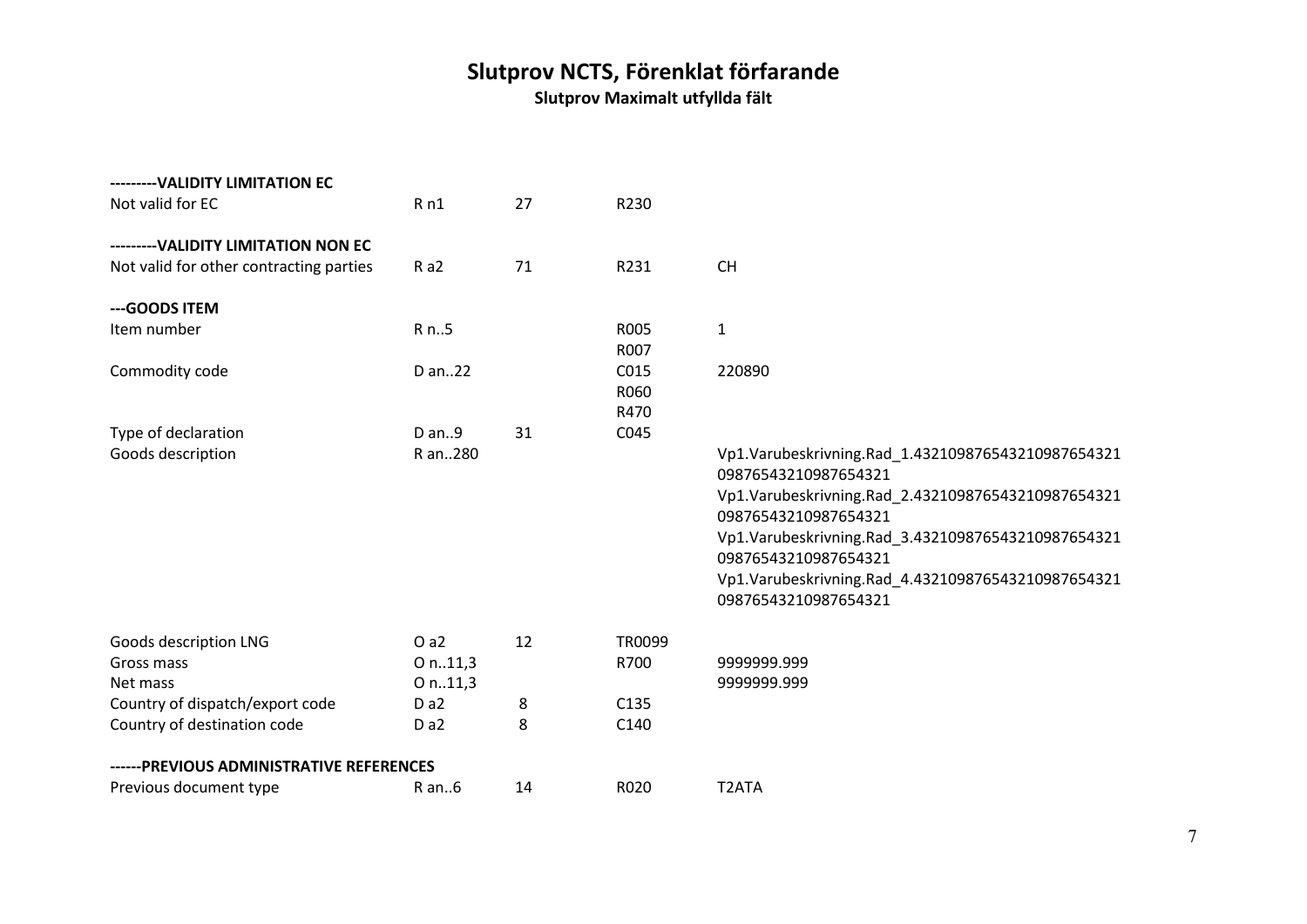|                                        |                 | 14 | TR0100 |                                                    |
|----------------------------------------|-----------------|----|--------|----------------------------------------------------|
| Previous document reference            | R an35          |    |        | Bilagda.Handlingar.Identitet.654321                |
| Previous document reference LNG        | Oa2             | 12 | TR0099 |                                                    |
| Complement of information              | O an26          |    |        | Kompletterande.upplysning.                         |
| Complement of information LNG          | Oa2             | 12 | TR0099 |                                                    |
|                                        |                 |    |        |                                                    |
| ------ PRODUCED DOCUMENTS/CERTIFICATES |                 |    |        |                                                    |
| Document type                          | R an4           | 13 | C901   | 380                                                |
|                                        |                 |    | TR0103 |                                                    |
| Document reference                     | D an35          |    | C902   | Bilagda.Handlingar.Identitet.654321                |
| Document reference LNG                 | Oa2             | 12 | TR0099 |                                                    |
| Complement of information              | O an26          |    |        | Kompletterande.upplysning.                         |
| Complement of information LNG          | Oa2             | 12 | TR0099 |                                                    |
|                                        |                 |    |        |                                                    |
| ------SPECIAL MENTIONS                 |                 |    |        |                                                    |
| Additional information                 | O an70          |    |        | Särskilda.upplysningar.text.2109876543210987654321 |
|                                        |                 |    |        | 09876543210987654321                               |
| <b>Additional information LNG</b>      | Oa2             | 12 | TR0099 |                                                    |
| Additional information coded           | O an5           | 39 | TR0101 | DG <sub>0</sub>                                    |
| <b>Export from EC</b>                  | D <sub>n1</sub> | 27 | C075   | $\mathbf 1$                                        |
|                                        |                 | 27 | R075   |                                                    |
| <b>Export from country</b>             | Da2             | 63 | C075   |                                                    |
|                                        |                 | 63 | R075   |                                                    |
| ------(CONSIGNOR) TRADER               |                 |    |        |                                                    |
| Name                                   | R an35          |    |        |                                                    |
| Street and number                      | R an35          |    |        |                                                    |
| Postal code                            | R an9           |    |        |                                                    |
| City                                   | R an35          |    |        |                                                    |
|                                        |                 |    |        |                                                    |